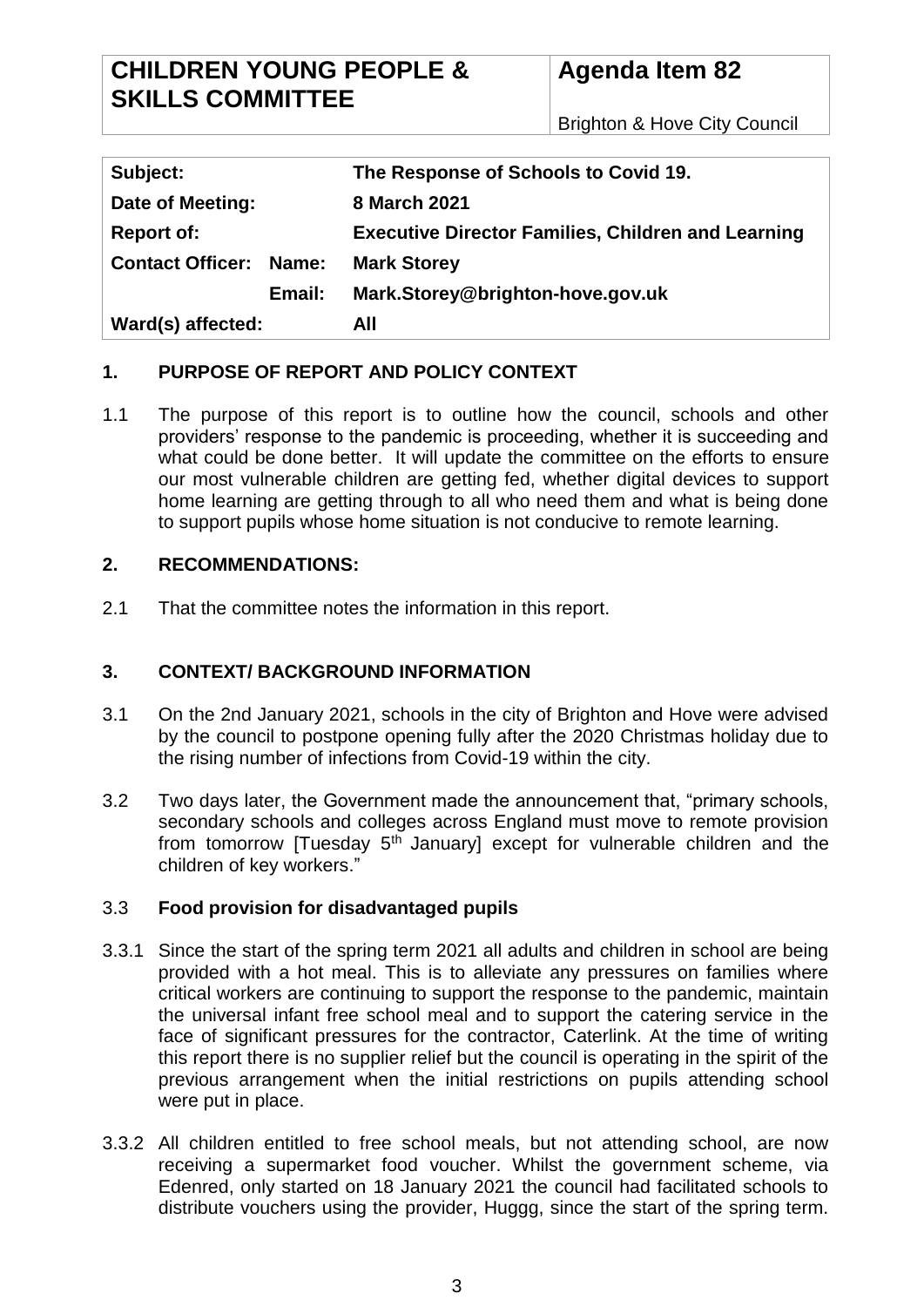Huggg have supported the distribution of vouchers under the Covid Winter Grant detailed further in the report.

- 3.3.3 Prior to the government's confirmation that schools can claim £15 funding for each child per week, the Council had requested schools distribute a £10 voucher for the first two weeks of the spring term. This was revised and a backdated voucher provided to families in line with the government's advice.
- 3.3.4 The Council was awarded £0.865m Covid Winter Grant to ensure vulnerable people and families are warm and well fed this winter. During the Christmas holidays the council distributed supermarket food vouchers to the value of £25 per child, per week, to families whose children qualify for free childcare places for two-year olds, Early Years Pupil Premium and using the children centres' food bank as well as those entitled to free school meals in schools and colleges. In addition, it was estimated that there were another 400 children and young people who could be expected to be supported through the grant. This includes young people in sixth form settings and children who are now being electively home educated.
- 3.3.5 This supermarket food voucher distribution scheme will be repeated during the February half term and is estimated to cost £0.678m in total.
- 3.3.6 The way in which the remaining grant is being distributed was outlined in the recent [report](https://present.brighton-hove.gov.uk/documents/s161219/Update%20on%20Covid%20Winter%20Grant%20Scheme.pdf) to the Policy & Resources Committee on 21 January 2021. An allocation of £0.09m is being provided to organisations who work specific groups in the city and through a small grant scheme for projects working in Brighton and Hove to help ensure that vulnerable people and families are warm and well fed this winter.
- 3.3.7 All education settings are encouraged to identify any families in need of support and to either refer them through the Winter Food Grant scheme or the city's existing food distribution network. Families with no recourse to public funds are currently entitled to Free School Meals in line with the government's advice.

#### 3.4 **Remote Learning**

- 3.4.1 Remote learning is a broad term encompassing any learning that happens outside of the classroom, with the teacher not present in the same location as the pupils. It includes learning delivered through digital technologies (learning platforms, live or recorded lessons, links to videos, websites, TV) and written or paper-based tasks.
- 3.4.2 Currently approximately 27,500 children and young people are involved in home learning. In the last 6 months the council has produced guidance, commissioned Sussex Coast Teaching School Alliance to deliver training and supported schools to improve home learning. Throughout lockdown, the Education and Skills team and school Partnership Advisors will continue to provide support and guidance to schools as they develop their remote learning provision. Schools have also been very supportive of one another.
- 3.4.3 Schools are keeping parents updated with their expectations for home learning providing information on: curriculum content; expectations for time to be spent on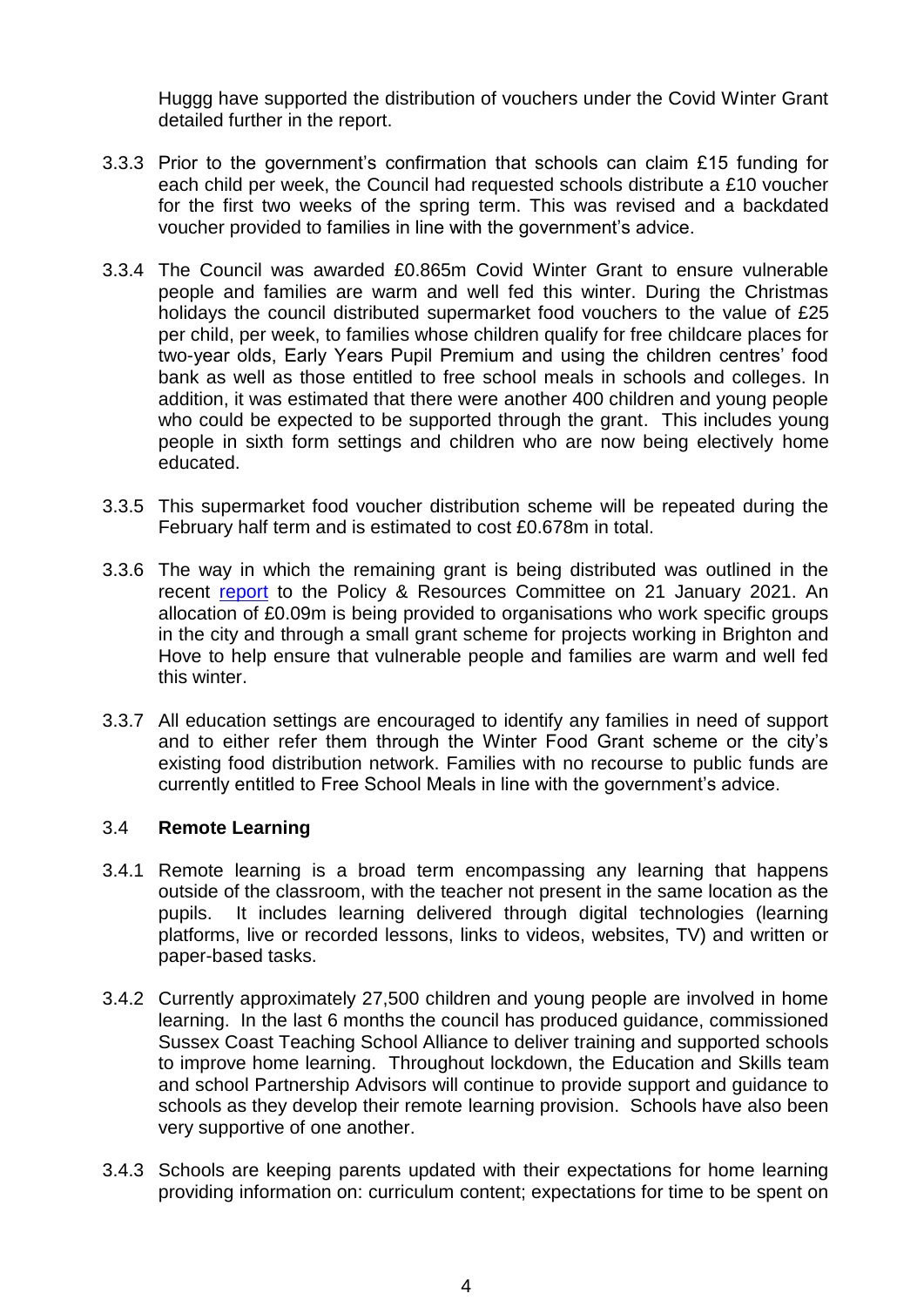learning [\(based on DfE guidance\)](https://www.gov.uk/government/publications/actions-for-schools-during-the-coronavirus-outbreak) and tasks to be completed; how to access remote learning (online or other); how feedback will be given and what additional support is needed for pupils with particular needs. [What's working well in remote education -](https://www.gov.uk/government/publications/whats-working-well-in-remote-education/whats-working-well-in-remote-education) GOV.UK (www.gov.uk)

- 3.4.4 School themselves have worked hard over the last term to improve their home learning offer. They are becoming increasingly skilled at aligning their remote learning to the classroom curriculum. During this lockdown, schools are more carefully sequencing tasks and ensuring pupils obtain the building blocks they need to move on to the next step. Curricular goals are being made as explicit remotely as they would be in the classroom.
- 3.4.5 Based on reflections from lockdown 1, schools are maintaining contact with their remote pupils through videos, feedback messages and phone calls and are replicating a community feel through virtual assemblies and other communal events. They are also mindful of the impact on remote learning on pupil's emotional, social, and physical well-being and are including activities to help young people remain positive and healthy.
- 3.4.6 All remote learning is being offered alongside a classroom curriculum for pupils attending school. School leaders have been resilient and creative overcoming challenges around staff capacity and the need to provide learning using both face to face and remote strategies.
- 3.4.7 All schools are aware that remote leaning places an additional burden on families that are working from home. Support they are providing can be very bespoke to individual circumstances.
- 3.4.8 School leaders are best placed to determine the content of any remote or online learning, linked to each setting's unique curriculum. Therefore, we advise parents to liaise closely with their school and discuss any issues that they are experiencing with them.
- 3.4.9 Remote learning evolves with each week of term as school staff become more skilled in its provision and in response to audits with key stakeholders. The type of activities offered include (but are not limited to): synchronous and asynchronous lessons; guided reading sessions; song of the week; class/year/school assemblies, well-being activities (Well-being Wednesday or Feel-good-Friday); digital-detox days; creative projects and physical activity challenges.

#### 3.5 **Digital Devices**

3.5.1 The DfE have provided digital devices to disadvantaged pupils since the start of lockdown 1. During the summer term 2020, the city received 1,678 devices through the local authority initially for pupils with a social worker. From the autumn term onwards, schools ordered directly from the DfE. Allocations are based on free school meals data and an estimate of the number of devices a school already has. Schools are able to query their allocation and several settings have obtained additional devices in this way. Once all these orders have been fulfilled, the city will have received a minimum of 4,144 devices from this commitment, bringing the total number of devices received to over 5,800. The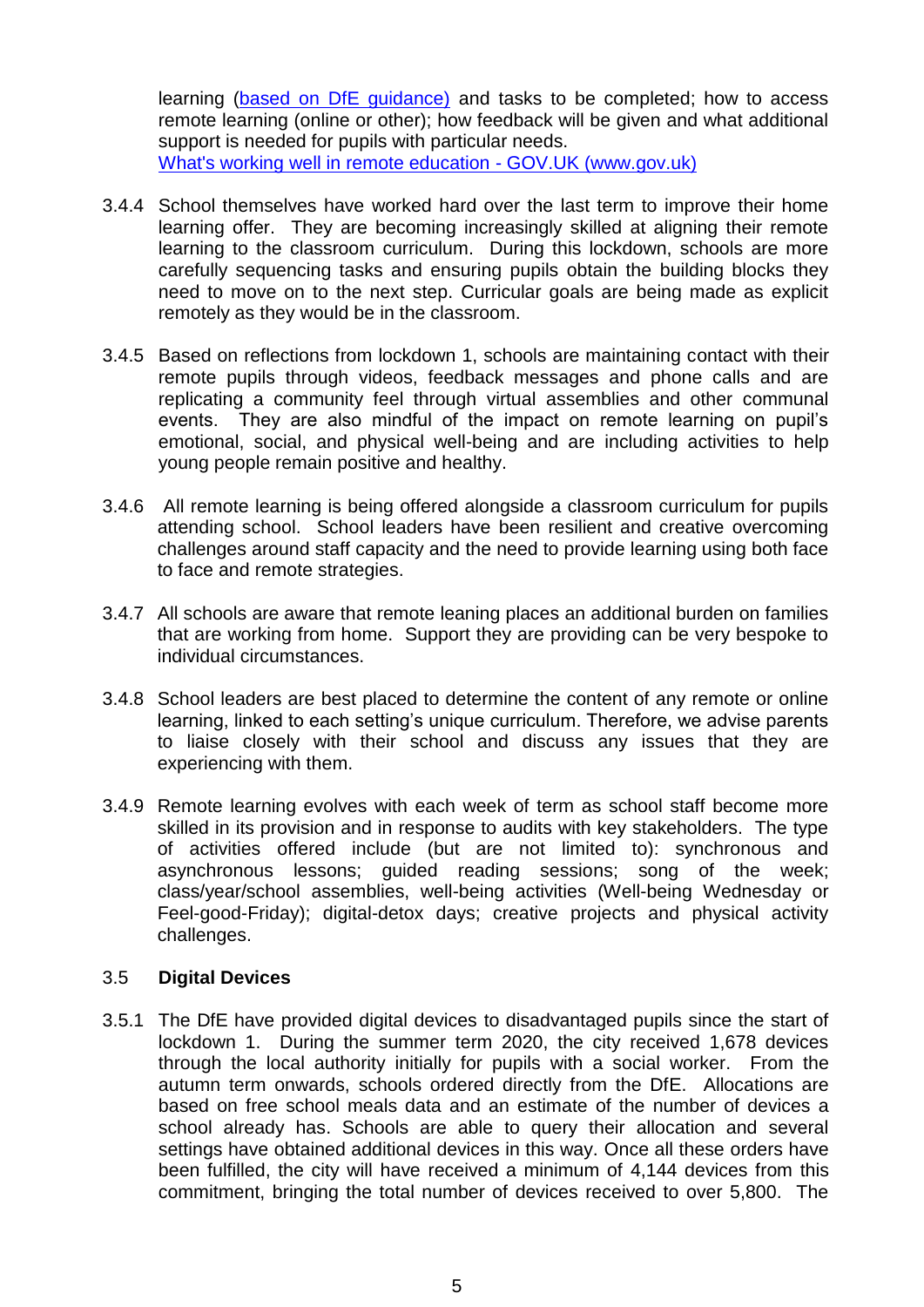local authority has advised schools when and how to place orders and checked all schools have ordered their full allocation.

- 3.5.3 Schools have also supported pupils accessing digital devices remotely through the purchase of devices, by loaning existing school equipment and asking their school community for donations.
- 3.5.4 Schools and families have also reached out to organisations that provide reconditioned devices for use by pupils. The *BBC Make a Difference: donate a laptop* campaign supported Business2Schools which links businesses and individuals with schools in their area that are accepting donations. Locally, TechTakeback are working with Brighton & Hove City Council to help children from digitally deprived families continue their education from home. Other charities have provided support directly for schools. Any individual / business wishing to donate should contact:

Tech-Takeback - [Circular Solutions for Tech Reuse & Recycling -](https://www.techtakeback.com/) Home

- 3.5.5 In January a survey of primary and secondary schools was undertaken. Based on the survey results, over 90% of disadvantaged secondary and 80% of disadvantaged primary pupils have access to the equipment they need to learn remotely. Note these figures may change rapidly as schools find their own solutions. We also know that maintaining access is a challenge for all schools.
- 3.5.6 Schools and Ofsted both report that pupils tend to spend longer accessing a remote lesson when they are using a laptop than when using a phone (tablets are in between). Schools have thought carefully about whether pupils have access to the right kind of device when using digital remote education. [https://www.gov.uk/government/publications/whats-working-well-in-remote](https://www.gov.uk/government/publications/whats-working-well-in-remote-education/whats-working-well-in-remote-education)[education/whats-working-well-in-remote-education](https://www.gov.uk/government/publications/whats-working-well-in-remote-education/whats-working-well-in-remote-education)
- 3.5.7 As more learning content is moved online and live or recorded lessons become more widely used, an increasing number of schools are reporting that families are struggling with data to access digital content. The DfE are working with network providers to increase data allowances and some educational sites, for example Oak Academy, are excluded from data charges.
- 3.5.8 Limitations to internet access means some students have struggled to access remote digital learning particularly live lessons.

#### 3.6 **Pupils engaging in home learning**

- 3.6.1 There can be a range of reasons that pupils cannot always access remote learning in the way that we would want. Suitable devices can still be an issue but also: ability to be able to use equipment given; data limitations; wifi connection quality and/or access to an appropriate workspace. Very bespoke solutions are being found for hundreds of individual children and young people. Schools are reporting spending a long time on the phone supporting individual families to get working access. Schools are reporting that many children and young people struggle to engage with home learning.
- 3.6.2 The DfE have included, "those who may have difficulty engaging with remote education at home (for example due to a lack of devices or quiet space to study)"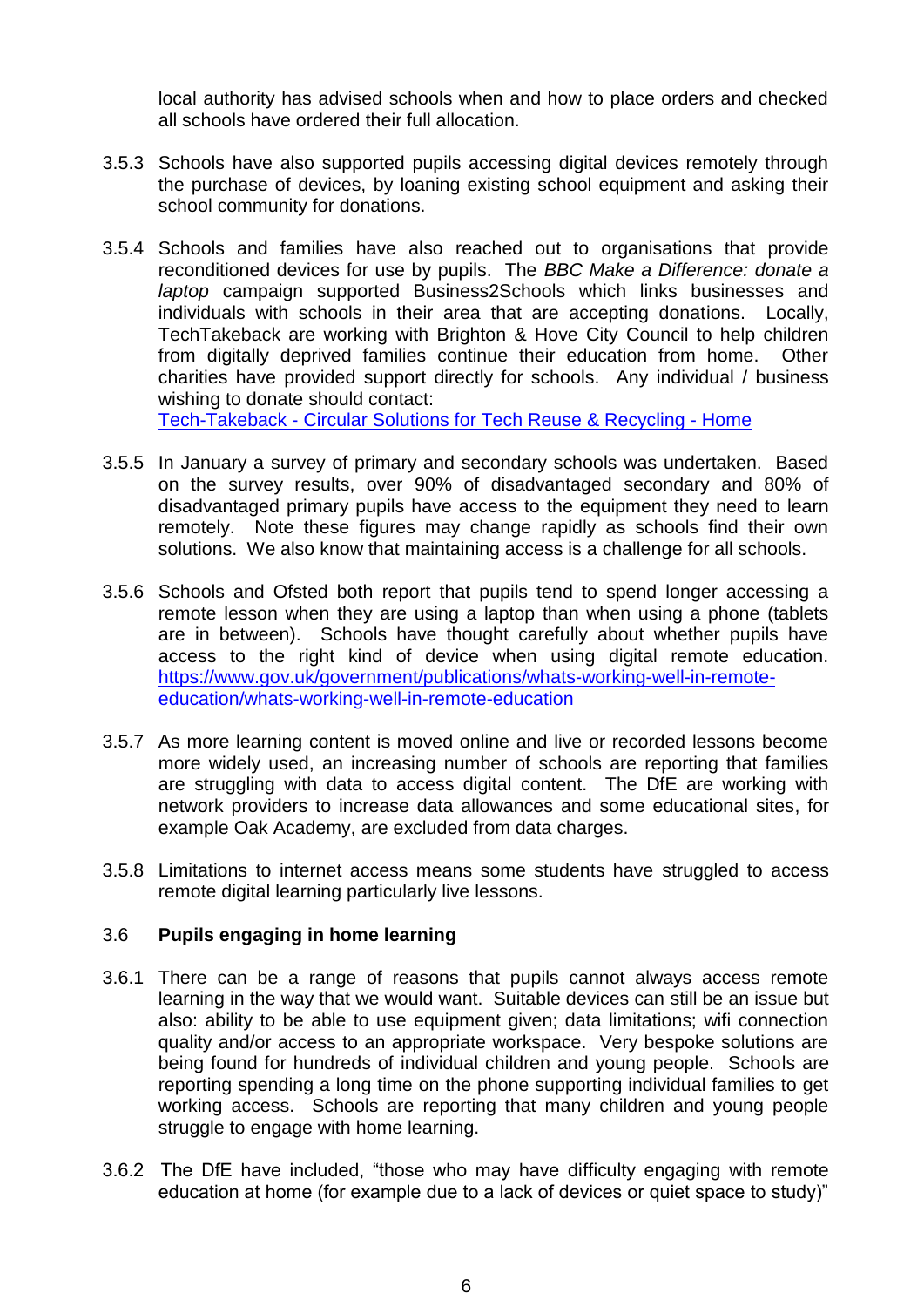to their list of vulnerable children and young people who are currently able to attend school or college. [Children of critical workers and vulnerable children who](https://www.gov.uk/government/publications/coronavirus-covid-19-maintaining-educational-provision/guidance-for-schools-colleges-and-local-authorities-on-maintaining-educational-provision)  [can access schools or educational](https://www.gov.uk/government/publications/coronavirus-covid-19-maintaining-educational-provision/guidance-for-schools-colleges-and-local-authorities-on-maintaining-educational-provision) settings - GOV.UK (www.gov.uk) In some instances, this has been a positive tool to encourage hard to reach pupils into schools. However, for some schools this has resulted in a significant increase in pupils attending school which has placed an additional strain on limited resources.

- 3.6.3 If the pupil lacks access to a digital device but continues to learn remotely, schools have ensured their students can access learning through the provision of paper-based activities and stationary which is either collected from the school or delivered to the pupil's home.
- 3.6.4 When using remote learning, some content is delivered more effectively through worksheets or a textbook. However, when using textbooks or worksheets it is still important to make sure that teachers can provide feedback and assess learning.
- 3.6.5 For pupils without digital connectivity, schools have developed rigorous systems to contact students to ensure: pupils still feel connected to school; to increase engagement; to provide feedback on learning and for safeguarding purposes.
- 3.6.6 Much emphasis has previously been placed on the lack of resources at home, especially digital technology, for pupils to fully access and participate in remote education. However, parents' responses to a YouGov questionnaire highlight that their children's motivation is of greater concern to them. The data highlights that 11% of parents saw access to an appropriate device as a challenge, compared to 40% who responded their child's focus on studying was a worry. [Remote](https://www.gov.uk/government/publications/remote-education-research/remote-education-research#engagement)  education research - [GOV.UK \(www.gov.uk\)](https://www.gov.uk/government/publications/remote-education-research/remote-education-research#engagement) This is also being noticed by schools in the city.
- 3.6.7 To raise engagement, schools are utilising staff to contact pupils and parents. This can be by phone or facilitated through the interaction tools within a learning platform. Schools report that although these strategies can be effective, they are resource heavy.
- 3.6.8 The EMAS service supports families for whom English is an additional language. They report a high proportion of their families are without access to digital devices. Many of these families are high on the vulnerability index with 30% living in the most deprived areas.
- 3.6.9 The EMAS service are working remotely with families to help them become digitally connected. This includes supporting them to complete school technology audits; upskilling families to use educational platforms; supporting families unfamiliar with the English education system and helping students acquire academic English required for assessments.
- 3.6.10 The DfE are working with network providers to increase data allowances and some educational sites are to be excluded from data charges. Schools can apply for extra data on behalf of families who meet all three of these criteria: do not have fixed broadband at home; cannot afford additional data for their devices and are experiencing disruption to their face-to-face education